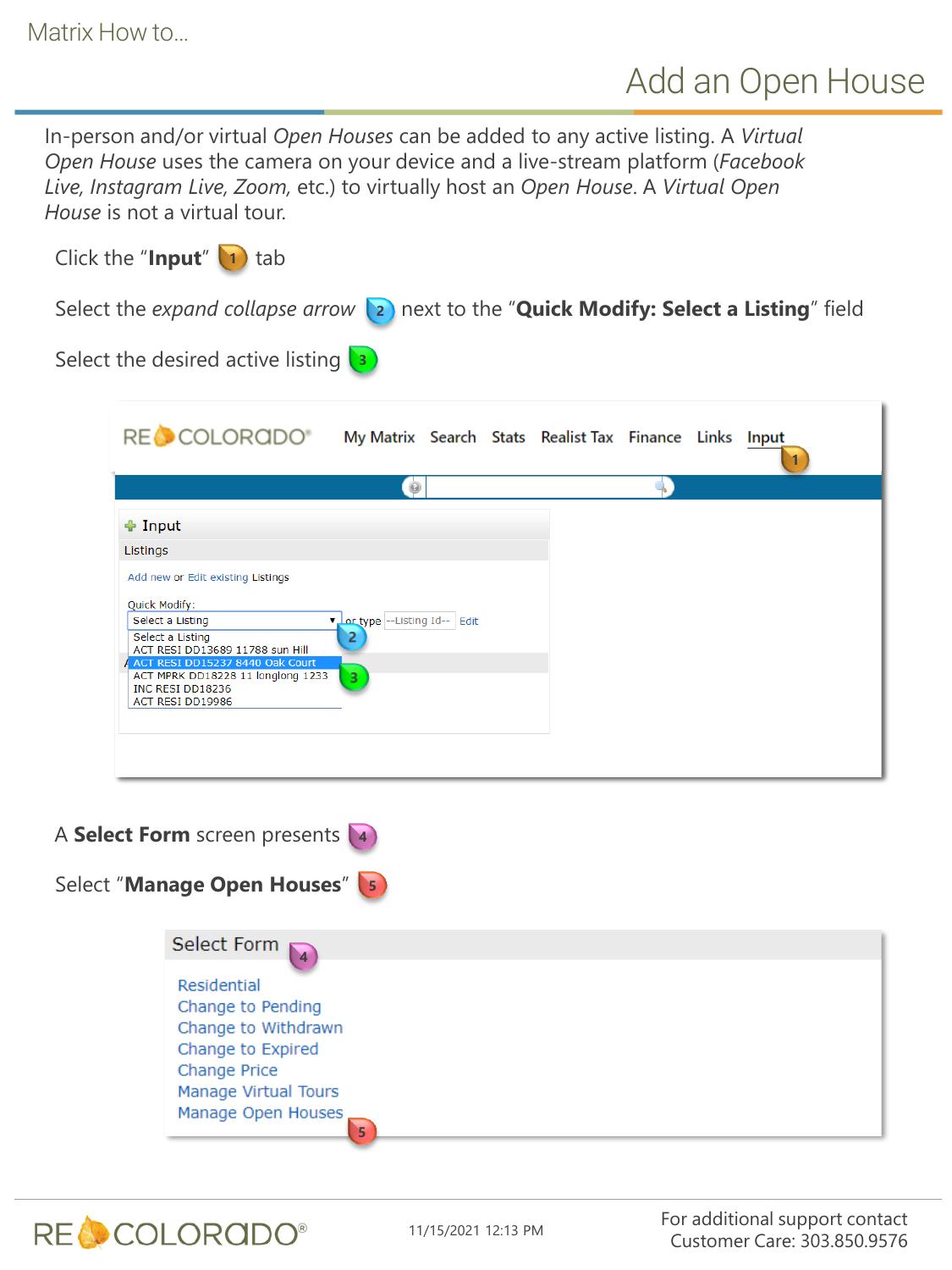## The **Mange Open Houses** 6 form presents

Complete all appropriate fields based on your open house type

| + Manage Open Houses                                                                      |                                                                                                                                                                                                                                                                                                                                                                                                                                                                 |               |
|-------------------------------------------------------------------------------------------|-----------------------------------------------------------------------------------------------------------------------------------------------------------------------------------------------------------------------------------------------------------------------------------------------------------------------------------------------------------------------------------------------------------------------------------------------------------------|---------------|
| <b>Open House Information</b>                                                             |                                                                                                                                                                                                                                                                                                                                                                                                                                                                 |               |
| on the REcolorado Professionals Blog.                                                     | In-person Open Houses are currently allowed under strict quidelines. More information, including links to the current orders, are available                                                                                                                                                                                                                                                                                                                     |               |
|                                                                                           | A virtual open house uses the camera on your device and a live-stream platform (Facebook Live, Instagram Live, Zoom, etc.) to virtually host an<br>open house. Virtual open houses give the consumers the ability to interact with the broker by asking questions via chat, in real time. A virtual<br>open house is not a virtual tour or other pre-recorded event.                                                                                            |               |
| <b>Listing Information</b>                                                                |                                                                                                                                                                                                                                                                                                                                                                                                                                                                 |               |
|                                                                                           |                                                                                                                                                                                                                                                                                                                                                                                                                                                                 |               |
| MLS#:<br><b>Status:</b><br><b>Status Date:</b><br><b>List Date:</b><br><b>List Price:</b> | <b>List Agent:</b><br><b>List Office:</b><br><b>Active</b><br>07/10/2020<br>07/10/2020<br>\$150,000                                                                                                                                                                                                                                                                                                                                                             |               |
| <b>Open House Type:</b><br>(?)                                                            | A virtual open house uses the camera on your device and a live-stream platform (Facebook Live, Instagram Live, Zoom, etc.) to virtually host an<br>open house. Virtual open houses give the consumers the ability to interact with the broker by asking questions via chat, in real time. A virtual<br>open house is not a virtual tour or other pre-recorded event.<br><b>Start Time:</b><br><b>End Time:</b><br>Date:<br>$AM$ $\odot$ PM $\odot$<br>(?)<br>วา | AMOPM         |
| <b>Status:</b>                                                                            | <b>Comments:</b>                                                                                                                                                                                                                                                                                                                                                                                                                                                |               |
| Active<br>9<br>Ended                                                                      | ヮ                                                                                                                                                                                                                                                                                                                                                                                                                                                               | <b>Delete</b> |
|                                                                                           | Characters Remaining: 500                                                                                                                                                                                                                                                                                                                                                                                                                                       |               |
| <b>Virtual Open House URL</b>                                                             |                                                                                                                                                                                                                                                                                                                                                                                                                                                                 |               |
|                                                                                           | $\overline{\mathbf{8}}$                                                                                                                                                                                                                                                                                                                                                                                                                                         | More<br>10    |
| Validate <b>C</b> Cancel Input                                                            | Submit Property                                                                                                                                                                                                                                                                                                                                                                                                                                                 |               |

**Note:** Required fields are yellow

**Note: "Start Time"** must be after 6:00 AM

**Note: "End Time"** must be before 9:00 PM

**Note:** Be sure to accurately use the AM / PM (7) radio buttons

**Note:** When selecting a *virtual open house* type you must include the "**Virtual Open House URL**" **8**

Select "Active" **9** under "Status" to ensure your open house is visible immediately in *Matrix* and within the hour on *REcolorado.com*

To enter additional *Open Houses* click "**More**"